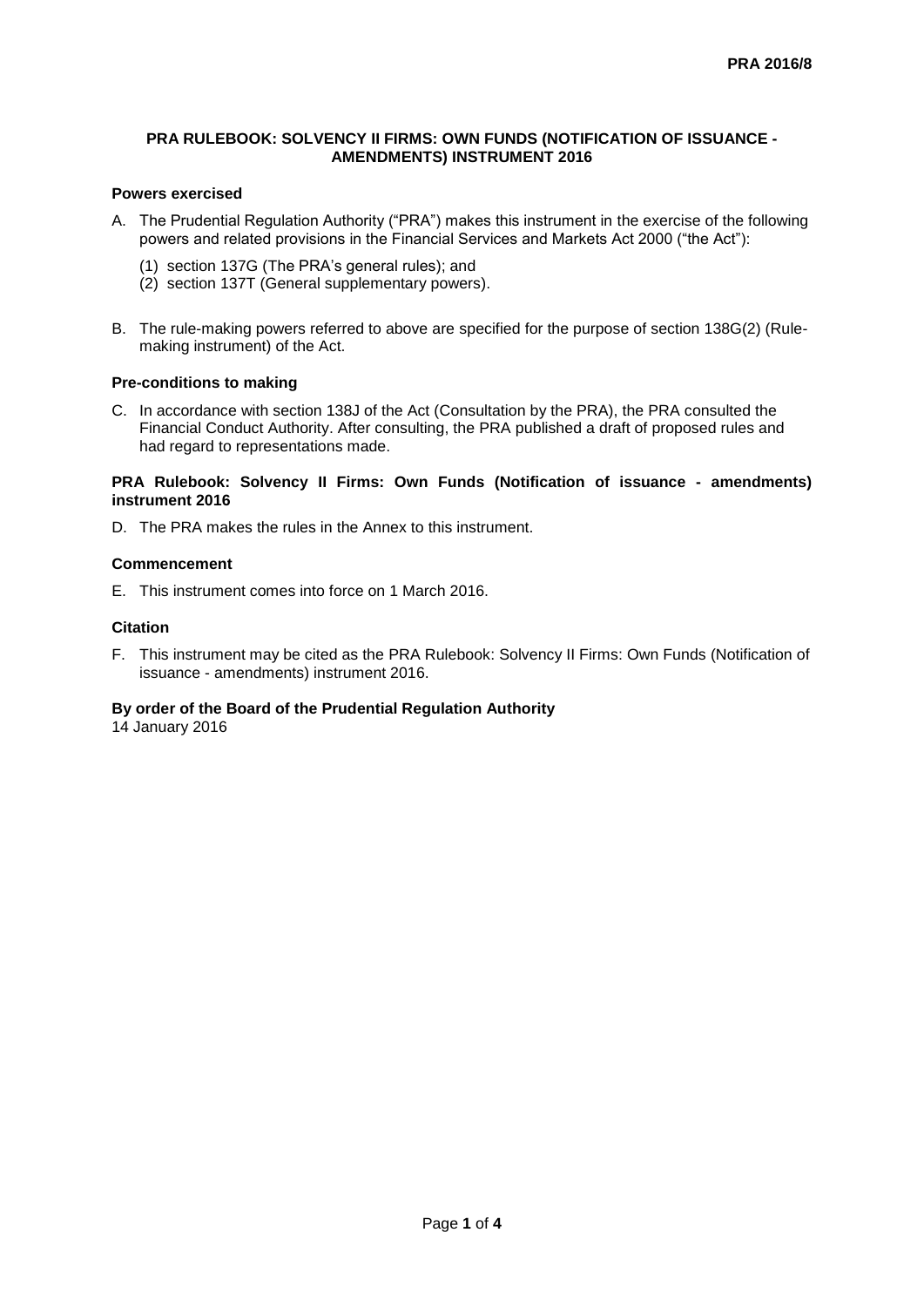#### **Annex**

## **Amendments to the Own Funds Part**

In this Annex new text is underlined and deleted text is struck through.

## **1 APPLICATION AND DEFINITION**

#### 1.2 In this Part, the following definition shall apply:

#### *delegated act*

means Commission Delegated Regulation (EU) 2015/35 supplementing Directive 2009/138/EC of the European Parliament and of the Council on the taking-up and pursuit of the business of Insurance and Reinsurance (Solvency II).

# **5 NOTIFICATION OF ISSUANCE OF OWN FUNDS ITEMS**

- 5.1 5.2 to 5.6 do This Chapter does not apply in respect of the following:
	- (1) any item which a *firm* intends to include within its *basic own funds* that is not covered by the lists of *own funds* items set out in the *Solvency II Regulations*, but which may be included in its *basic own funds* only if the *firm* has received the *PRA's* approval; and;
	- (2) any item which a *firm* intends to include within its *ancillary own funds*.

# 5.2

- (1) A Subject to 5.5, a *firm* must notify the *PRA* in writing of its intention to issue an item which it intends to include within its *basic own funds* at least one *month* before the intended date of issue, unless there are exceptional circumstances which make it impracticable to give such a period of notice, in which event. In such circumstances, the *firm* must give the *PRA* as much notice as is practicable in those circumstances and explain to the *PRA* why the circumstances are considered exceptional.
- (2) When giving notice, a *firm* must:
	- (a) provide details of the amount of *basic own funds* the *firm* is seeking to raise through the intended issue and whether the *own funds* item is intended to be issued to external investors or within its *group*;
	- (b) identify the classification of *basic own funds* the item is intended to fall within;
	- (c) include confirmation from the *governing body* of the *firm* that the item complies with the rules applicable to items of *basic own funds* included in the classification of the item identified in (b); and
	- (dc) provide a copy of the term sheet and details of any features of the item it intends to include within its *basic own funds* which are novel, unusual or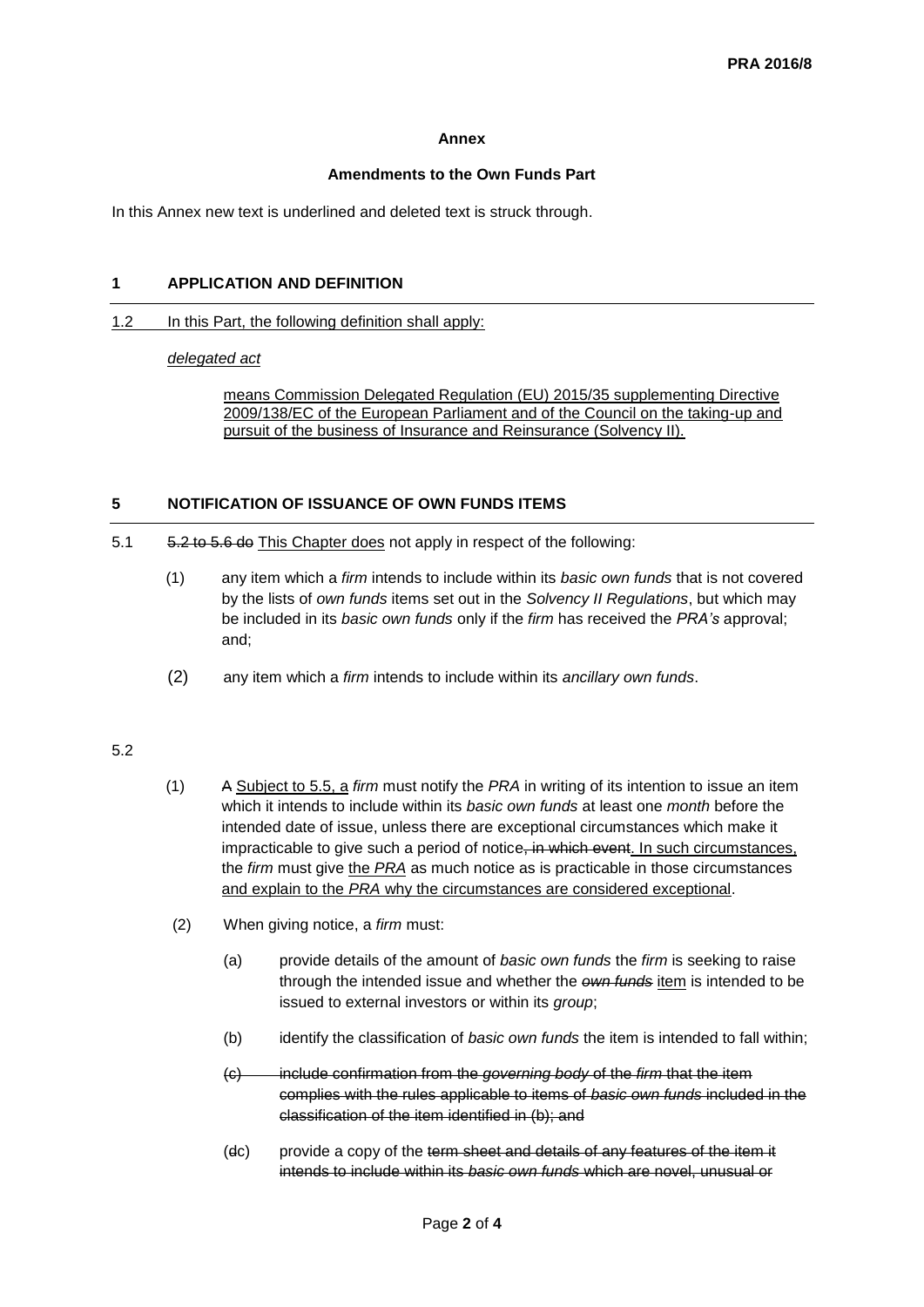different from an item of *basic own funds* of a similar nature previously issued by the *firm* or widely available in the market or not specifically contemplated by the Solvency II Firms Sector of the *PRA Rulebook* or the *Solvency II Regulations*. draft terms and conditions;

- (d) provide a draft of a properly reasoned independent legal opinion from an appropriately qualified individual confirming that the item complies with the rules applicable to items of *basic own funds* included in the classification of the item identified in (b);
- (e) for any item referred to in Article 82(3) of the *delegated act*, provide a draft of a properly reasoned independent accounting opinion from an appropriately qualified individual as to the item's treatment in the *firm's* financial statements;
- (f) include confirmation from the *governing body* of the *firm* that the item complies with the rules applicable to items of *basic own funds* included in the classification of the item identified in (b); and
- (g) state whether the item is encumbered or whether there are any connected transactions in respect of the item and, if so, provide details.
- 5.3 A *firm* must provide a further written notification to the *PRA* including all the information required in 5.2(2) as soon as it proposes any change to the intended date of issue, amount of issue, type of investors, classification of a particular tier of *basic own funds* or any other feature of the item intended to be included as *basic own funds* to that previously notified to the *PRA*. If after an initial notification under 5.2, but prior to an item's issuance, a *firm* proposes to change the information previously submitted, it must provide a further written notification of that change without delay.
- 5.4 If a *firm* proposes to establish or amend a debt securities programme for the issue of an item for inclusion within its *basic own funds*, it must:
	- (1) notify the *PRA* of the establishment of the programme or of the proposed amendment to the programme; and
	- (2) provide the information required by 5.2(2)

at least one *month* before the first proposed drawdown. The *PRA* must be notified of any changes in accordance with 5.3.

- 5.5 The items of basic own funds to which 5.2 does not apply are to:
	- (1) ordinary *shares* which:
		- (a) meet the classification criteria for ordinary share capital in *Tier 1 own funds*; and
		- (b) are the same as ordinary *shares* previously issued by the *firm.*
	- (2) debt instruments issued from a debt securities programme, provided that-program was notified to the PRA prior to its first drawdown, in accordance with 5.4; and:

(a) the establishment of (and any subsequent amendment to) the programme was notified to the *PRA* in accordance with 5.4 and the last such notification